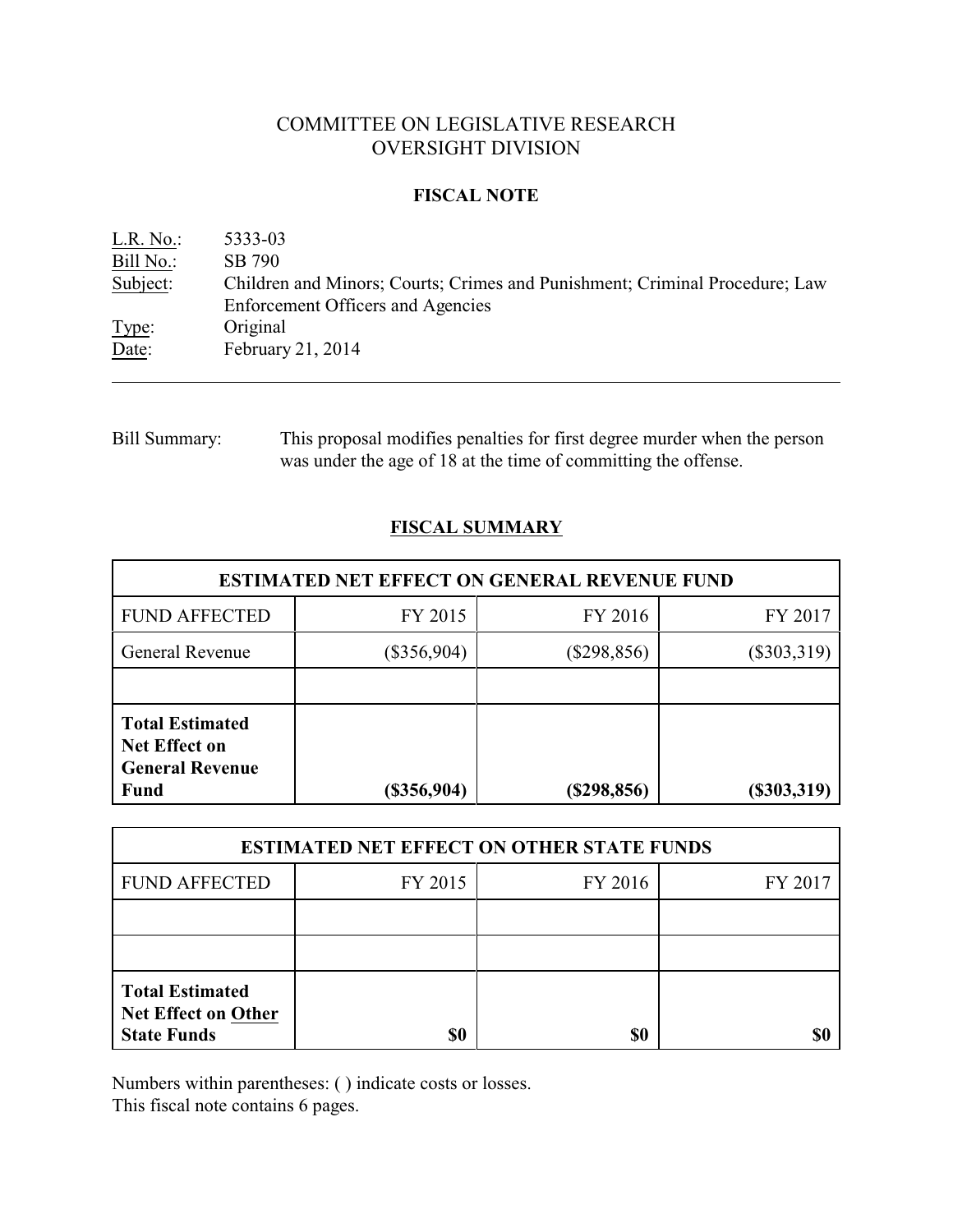L.R. No. 5333-03 Bill No. SB 790 Page 2 of 6 February 21, 2014

| <b>ESTIMATED NET EFFECT ON FEDERAL FUNDS</b>                        |         |         |         |  |
|---------------------------------------------------------------------|---------|---------|---------|--|
| <b>FUND AFFECTED</b>                                                | FY 2015 | FY 2016 | FY 2017 |  |
|                                                                     |         |         |         |  |
|                                                                     |         |         |         |  |
| <b>Total Estimated</b><br>Net Effect on All<br><b>Federal Funds</b> | \$0     | \$0     |         |  |

| <b>ESTIMATED NET EFFECT ON FULL TIME EQUIVALENT (FTE)</b>    |         |         |         |  |  |
|--------------------------------------------------------------|---------|---------|---------|--|--|
| <b>FUND AFFECTED</b>                                         | FY 2015 | FY 2016 | FY 2017 |  |  |
| <b>General Revenue</b>                                       | 4 FTE   | 4 FTE   | 4 FTE   |  |  |
|                                                              |         |         |         |  |  |
| <b>Total Estimated</b><br><b>Net Effect on</b><br><b>FTE</b> |         |         |         |  |  |

 $\boxtimes$  Estimated Total Net Effect on All funds expected to exceed \$100,000 savings or (cost).

 $\Box$  Estimated Net Effect on General Revenue Fund expected to exceed \$100,000 (cost).

| <b>ESTIMATED NET EFFECT ON LOCAL FUNDS</b> |         |         |       |  |
|--------------------------------------------|---------|---------|-------|--|
| FUND AFFECTED                              | FY 2015 | FY 2016 | FY 20 |  |
| <b>Local Government</b>                    | \$0     | \$0     | \$(   |  |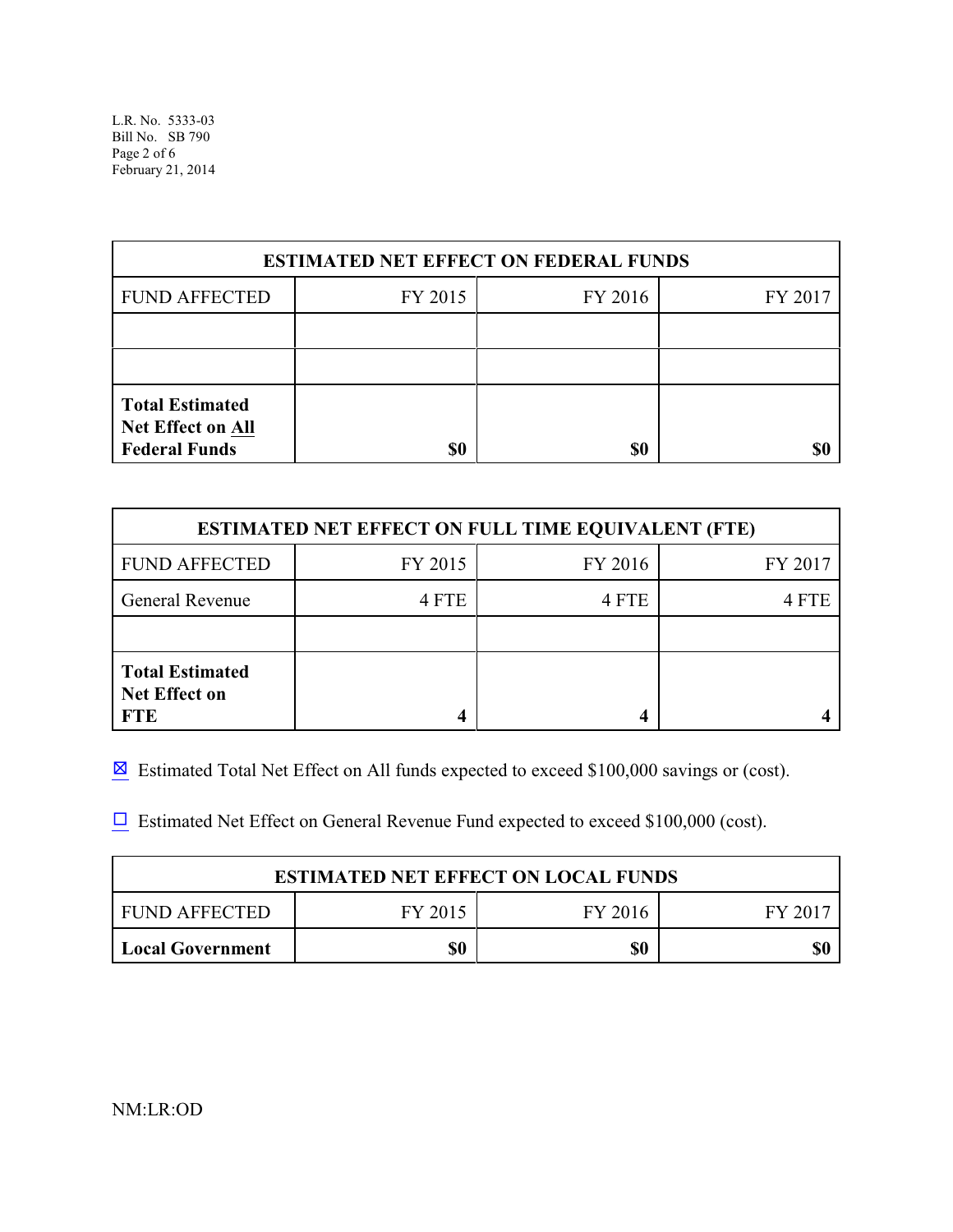L.R. No. 5333-03 Bill No. SB 790 Page 3 of 6 February 21, 2014

### **FISCAL ANALYSIS**

### ASSUMPTION

Officials at the **Office of the State Public Defender (MSPD)** assume there are 84 juveniles currently serving life without parole. This legislation appears to give them a new hearing if their case isn't final for purposes of appeal. MSPD estimates 5 of the 84 cases would be eligible under this proposed legislation. MSPD would incur a minimum of \$15,000 times 5 cases for litigation costs. Plus MSPD would have to contract out these 5 cases to private attorneys for the sentencing phase at a cost of approximately \$5,000 per case.

Assuming the MSPD provides representation in just 5 juvenile Murder 1st cases per year. The RubinBrown weight we used in our Budget Request was 85.9 for non-capital homicide, without taking into account travel or court time. Assuming an attorney can provide representation in just 3 of these types of cases per year, that is 693.3 hours (2080/3), which is 1.5 attorneys (3,035.5/2080). At 3 cases per year, it would require an additional 1.5 attorneys. Plus, these estimated 5 new cases would also require at least \$15,000 of litigation costs.

**Oversight** has reduced the FTE Assistant Public Defender from 1.5 FTE to 1.0 FTE.

Officials at the **Office of the Attorney General** assume that any potential costs arising from this proposal can be absorbed with existing resources.

Officials at the **Office of the State Courts Administrator (CTS)** assume this proposal would not be in excess of \$100,000.

**Oversight** assumes that any costs from CTS relating to this proposal could be absorbed within their current appropriation level.

Officials at the **Department of Corrections**, the **Department of Mental Health** and the **Department of Social Services' Division of Legal Services** and the **Division of Youth Services** each assume no fiscal impact to their respective agencies from this proposal.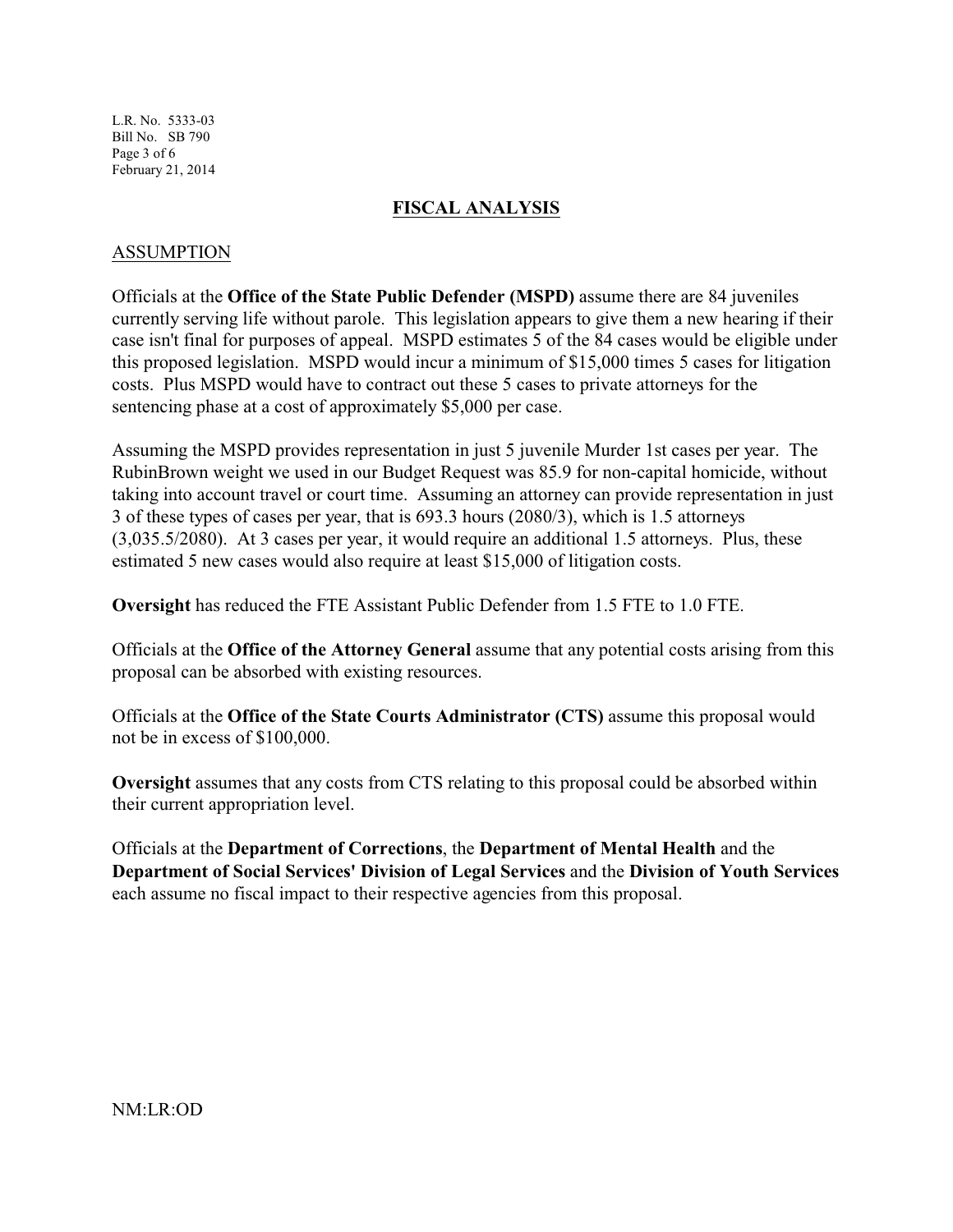L.R. No. 5333-03 Bill No. SB 790 Page 4 of 6 February 21, 2014

| FISCAL IMPACT - State Government               | FY 2015<br>$(10 \text{ Mo.})$ | FY 2016            | FY 2017        |
|------------------------------------------------|-------------------------------|--------------------|----------------|
| <b>GENERAL REVENUE FUND</b>                    |                               |                    |                |
| Costs - Office of the State Public<br>Defender |                               |                    |                |
| <b>Personal Service</b>                        | (\$109,570)                   | \$132,799          | (\$134,127)    |
| <b>Fringe Benefits</b>                         | $(\$55,886)$                  | $(\$67,734)$       | $(\$68,411)$   |
| Equipment and Expense of 4 FTEs                | $(\$28,948)$                  | $(\$21,448)$       | (\$21,984)     |
| One Time Litigation Costs                      | $(\$75,000)$                  | \$0                | \$0            |
| <b>One Time Contract Counsel Costs</b>         | $(\$25,000)$                  | \$0                | \$0            |
| On Going Litigation Costs                      | $(\$62,500)$                  | $(\$76,875)$       | $(\$78,797)$   |
| <b>Total Costs - MSPD</b>                      | $(\$356,904)$                 | $(\$298,856)$      | $(\$303,319)$  |
| FTE Change - MSPD                              | 4 FTE                         | 4 FTE              | 4 FTE          |
| <b>ESTIMATED NET EFFECT ON</b>                 |                               |                    |                |
| <b>GENERAL REVENUE</b>                         | $(\$356,904)$                 | <u>(\$298,856)</u> | $($ \$303,319) |
| FISCAL IMPACT - Local Government               | FY 2015<br>$(10 \text{ Mo.})$ | FY 2016            | FY 2017        |
|                                                | <u>\$0</u>                    | \$0                | <u>\$0</u>     |

#### FISCAL IMPACT - Small Business

No direct fiscal impact to small businesses would be expected as a result of this proposal.

#### FISCAL DESCRIPTION

Under current law, offenders who were under the age of 18 at the time they committed first degree murder must be sentenced to life imprisonment without eligibility for probation, parole, or conditional release. In June of 2013, the U.S. Supreme Court in Miller v. Alabama held that mandatory life sentences without parole for juvenile criminal offenders are unconstitutional. As a result, there is no punishment for first degree murder under current law in Missouri that is enforceable against those who committed murder before they turned 18.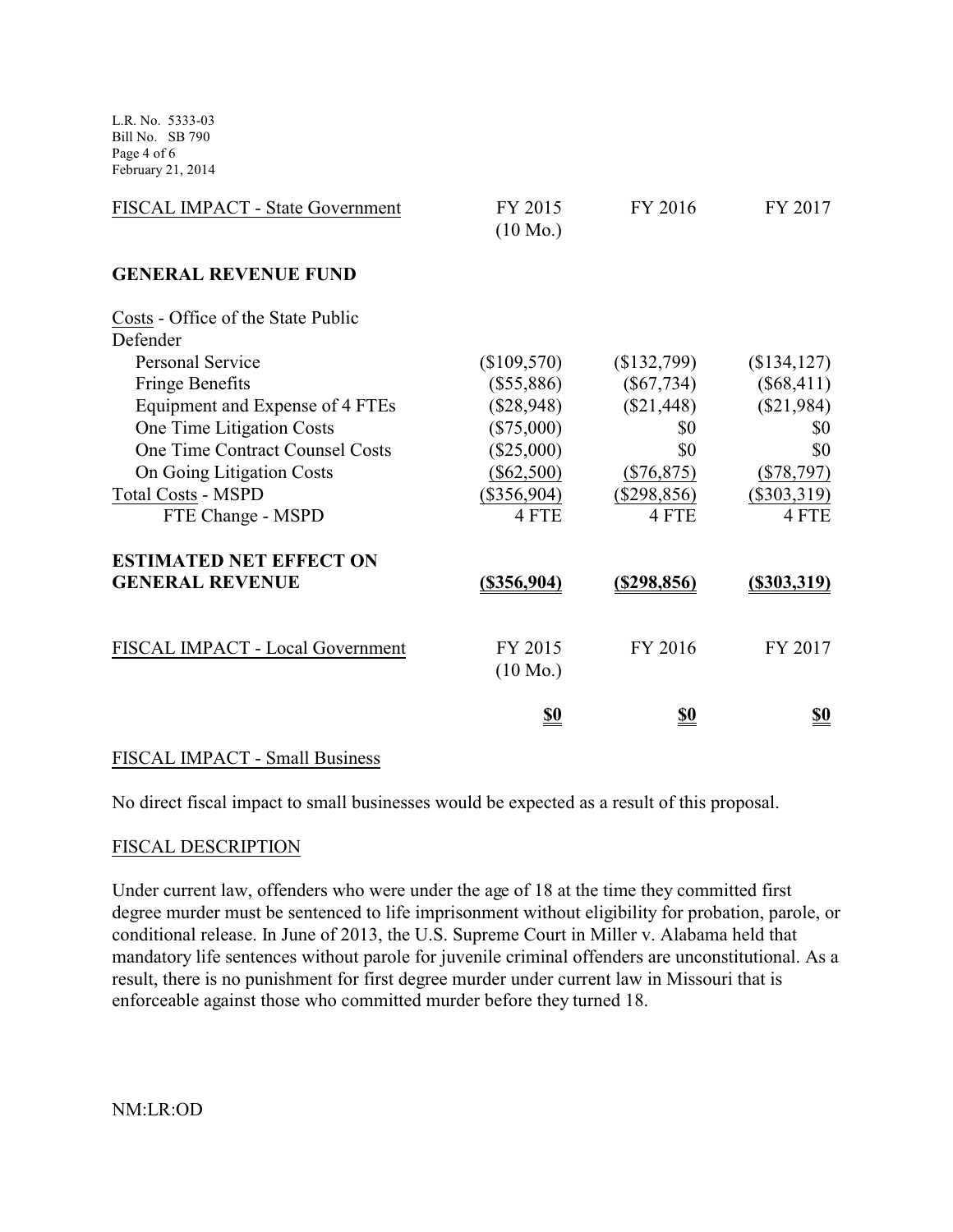L.R. No. 5333-03 Bill No. SB 790 Page 5 of 6 February 21, 2014

### FISCAL DESCRIPTION (continued)

This act repeals the mandatory life sentence found to be unconstitutional in Miller v. Alabama. Under this act, a person who was 16 or 17 years old at the time of the crime may be sentenced to either imprisonment for at least 50 years or life imprisonment without parole. A person who was under the age of 16 may be sentenced to imprisonment for at least 35 years or life without parole. Under this act, the prosecutor must file a notice of intent to seek a punishment of life imprisonment without parole. The trier must consider certain specified factors relating to the defendant, the victim, and the crime when deciding to impose life without parole and must make findings on the record regarding those factors.

Any person who was sentenced to life imprisonment without parole for a crime committed before the person turned 18 whose case is not final for purposes of appeal may, within six months of the effective date of the act, file a motion with the sentencing court for a review of the person's sentence. This act specifies that the new procedures for juvenile first degree murderers do not apply to cases that are final for purposes of appeal. The offense of murder in the first degree was added to the definition of "dangerous felony".

This act repeals an obsolete provision, which states that certain trials are to proceed in a single stage. Other technical changes were made in this act to make the provisions align with amendments to the criminal code in SB 491 (2014). This act contains an emergency clause for the provisions setting out the penalty for first degree murder. A provision that changes a reference to the drug crime statutes has an effective date of January 1, 2016, which is the effective date for SB 491 (2014).

This legislation is not federally mandated, would not duplicate any other program and would not require additional capital improvements or rental space.